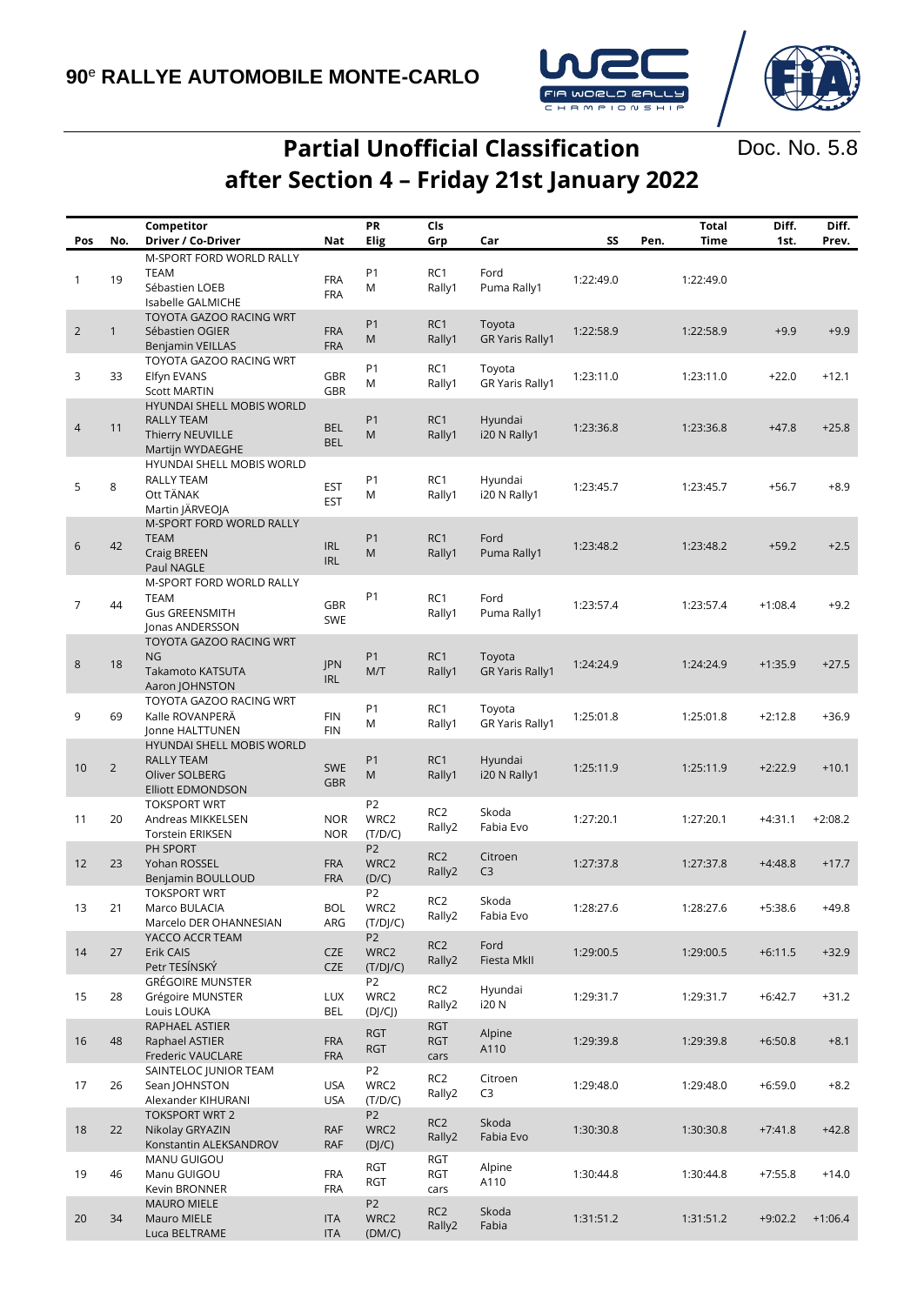



## **Partial Unofficial Classification after Section 4 – Friday 21st January 2022**

|     |     | Competitor                             |                          | PR                     | Cls                       |                        |           |       | <b>Total</b> | Diff.      | Diff.     |
|-----|-----|----------------------------------------|--------------------------|------------------------|---------------------------|------------------------|-----------|-------|--------------|------------|-----------|
| Pos | No. | Driver / Co-Driver                     | Nat                      | <b>Elig</b>            | Grp                       | Car                    | SS        | Pen.  | Time         | 1st.       | Prev.     |
|     |     | <b>CHRIS INGRAM</b>                    |                          | P <sub>2</sub><br>WRC2 | RC <sub>2</sub>           | Skoda                  |           |       |              |            |           |
| 21  | 25  | Christopher INGRAM                     | <b>GBR</b>               |                        | Rally2                    | Fabia Evo              | 1:30:17.8 | 01:40 | 1:31:57.8    | $+9:08.8$  | $+6.6$    |
|     |     | Ross WHITTOCK<br><b>MATTEO GAMBA</b>   | <b>GBR</b>               | (D]/C)                 |                           |                        |           |       |              |            |           |
| 22  | 58  | Matteo GAMBA                           | <b>ITA</b>               |                        | RC <sub>2</sub>           | Skoda                  | 1:32:15.1 |       | 1:32:15.1    | $+9:26.1$  | $+17.3$   |
|     |     | Nicolò GONELLA                         | <b>ITA</b>               |                        | Rally2                    | Fabia Evo              |           |       |              |            |           |
|     |     | <b>OLIVIER BURRI</b>                   |                          | P <sub>2</sub>         |                           |                        |           |       |              |            |           |
| 23  | 31  | Olivier BURRI                          | <b>CHE</b>               | WRC2                   | RC <sub>2</sub><br>Rally2 | Volkswagen<br>Polo GTI | 1:33:11.6 |       | 1:33:11.6    | $+10:22.6$ | $+56.5$   |
|     |     | Anderson LEVRATTI                      | <b>FRA</b>               | (DM/C)                 |                           |                        |           |       |              |            |           |
|     |     | ALESSANDRO GINO                        |                          |                        | RC <sub>2</sub>           | Hyundai                |           |       |              |            |           |
| 24  | 62  | Alessandro GINO                        | <b>ITA</b>               |                        | Rally2                    | <b>NG i20</b>          | 1:33:26.0 |       | 1:33:26.0    | $+10:37.0$ | $+14.4$   |
|     |     | Daniele MICHI<br><b>ANTHONY FOTIA</b>  | <b>ITA</b>               |                        |                           |                        |           |       |              |            |           |
| 25  | 79  | Anthony FOTIA                          | <b>FRA</b>               |                        | RC4                       | Renault                | 1:34:49.4 |       | 1:34:49.4    | $+12:00.4$ | $+1:23.4$ |
|     |     | Arnaud DUNAND                          | <b>FRA</b>               |                        | Rally4                    | Clio Rally4            |           |       |              |            |           |
|     |     | JAN ČERNÝ                              |                          |                        |                           |                        |           |       |              |            |           |
| 26  | 45  | Jan ČERNÝ                              | <b>CZE</b>               | P <sub>3</sub>         | RC3                       | Ford                   | 1:35:01.9 |       | 1:35:01.9    | $+12:12.9$ | $+12.5$   |
|     |     | Petr ČERNOHORSKÝ                       | <b>CZE</b>               | WRC3                   | Rally3                    | Fiesta Rally3          |           |       |              |            |           |
|     |     | JOHANNES KEFERBÖCK                     |                          | P <sub>2</sub>         | RC <sub>2</sub>           | Skoda                  |           |       |              |            |           |
| 27  | 29  | Johannes KEFERBÖCK                     | AUT                      | WRC2                   | Rally2                    | Fabia Evo              | 1:35:21.4 |       | 1:35:21.4    | +12:32.4   | $+19.5$   |
|     |     | Ilka MINOR                             | AUT                      | (D/C)                  |                           |                        |           |       |              |            |           |
|     | 41  | <b>SAMI PAJARI</b>                     | <b>FIN</b>               | P3                     | RC3                       | Ford                   |           |       |              | $+12:39.6$ |           |
| 28  |     | Sami PAJARI<br>Enni MÄLKÖNEN           | <b>FIN</b>               | WRC3                   | Rally3                    | Fiesta Rally3          | 1:35:28.6 |       | 1:35:28.6    |            | $+7.2$    |
|     |     | <b>FREDDY LOIX</b>                     |                          | P <sub>2</sub>         |                           |                        |           |       |              |            |           |
| 29  | 30  | Freddy LOIX                            | BEL                      | WRC2                   | RC <sub>2</sub>           | Skoda                  | 1:35:41.0 |       | 1:35:41.0    | $+12:52.0$ | $+12.4$   |
|     |     | Pieter TSJOEN                          | <b>BEL</b>               | (DM/C)                 | Rally2                    | Fabia Evo              |           |       |              |            |           |
|     |     | <b>FRANÇOIS DELECOUR</b>               |                          | <b>RGT</b>             | <b>RGT</b>                | Alpine                 |           |       |              |            |           |
| 30  | 47  | François DELECOUR                      | <b>FRA</b>               | <b>RGT</b>             | <b>RGT</b>                | A110                   | 1:35:47.3 |       | 1:35:47.3    | $+12:58.3$ | $+6.3$    |
|     |     | Jean Rodolphe GUIGONNET                | <b>FRA</b>               |                        | cars                      |                        |           |       |              |            |           |
| 31  | 56  | FRÉDÉRIK CASCIANI<br>Frédérik CASCIANI | <b>FRA</b>               |                        | RC <sub>2</sub>           | Skoda                  | 1:36:33.5 |       | 1:36:33.5    | $+13:44.5$ | $+46.2$   |
|     |     | Vincent DELAPLANCHE                    | <b>FRA</b>               |                        | Rally2                    | Fabia Evo              |           |       |              |            |           |
|     |     | PHILIPPE BAFFOUN                       |                          |                        |                           |                        |           |       |              |            |           |
| 32  | 55  | Philippe BAFFOUN                       | <b>FRA</b>               |                        | RC <sub>2</sub>           | Volkswagen             | 1:36:25.5 | 00:10 | 1:36:35.5    | $+13:46.5$ | $+2.0$    |
|     |     | Charlyne QUARTINI                      | <b>FRA</b>               |                        | Rally2                    | Polo GTI               |           |       |              |            |           |
|     |     | JEAN-MICHEL RAOUX                      |                          | P <sub>2</sub>         | RC <sub>2</sub>           | Volkswagen             |           |       |              |            |           |
| 33  | 37  | lean-Michel RAOUX                      | <b>FRA</b>               | WRC2                   | Rally2                    | Polo GTI               | 1:36:39.2 |       | 1:36:39.2    | $+13:50.2$ | $+3.7$    |
|     |     | Laurent MAGAT                          | <b>FRA</b>               | (DM/CM)                |                           |                        |           |       |              |            |           |
|     |     | MARIJAN GRIEBEL                        |                          |                        | RC4                       | Opel                   |           |       |              |            |           |
| 34  | 74  | Marijan GRIEBEL<br>Alexander RATH      | <b>DEU</b><br><b>DEU</b> |                        | Rally4                    | Corsa Rally4           | 1:36:47.1 |       | 1:36:47.1    | $+13:58.1$ | $+7.9$    |
|     |     | LUC PISTACHI                           |                          |                        |                           |                        |           |       |              |            |           |
| 35  | 60  | Luc PISTACHI                           | <b>FRA</b>               |                        | RC <sub>2</sub>           | Skoda                  | 1:36:47.2 |       | 1:36:47.2    | $+13:58.2$ | $+0.1$    |
|     |     | Laëtitia AUTHIER                       | <b>FRA</b>               |                        | Rally2                    | Fabia                  |           |       |              |            |           |
|     |     | <b>EAMONN BOLAND</b>                   |                          | P <sub>2</sub>         | RC <sub>2</sub>           | Ford                   |           |       |              |            |           |
| 36  | 35  | Eamonn BOLAND                          | <b>IRL</b>               | WRC2                   | Rally2                    | Fiesta                 | 1:38:18.1 |       | 1:38:18.1    | $+15:29.1$ | $+1:30.9$ |
|     |     | MJ                                     | <b>IRL</b>               | (DM/CM)                |                           |                        |           |       |              |            |           |
| 37  | 61  | YANIS DESANGLES<br>Yanis DESANGLES     | <b>FRA</b>               |                        | RC <sub>2</sub>           | Skoda                  | 1:38:39.7 |       | 1:38:39.7    | $+15:50.7$ | $+21.6$   |
|     |     | Nicolas THERON                         | <b>FRA</b>               |                        | Rally2                    | Fabia                  |           |       |              |            |           |
|     |     | ROBERTO DAPRÀ                          |                          |                        |                           |                        |           |       |              |            |           |
| 38  | 75  | Roberto DAPRÀ                          | <b>ITA</b>               |                        | RC4                       | Ford                   | 1:39:05.1 |       | 1:39:05.1    | $+16:16.1$ | $+25.4$   |
|     |     | Luca GUGLIELMETTI                      | <b>ITA</b>               |                        | Rally4                    | Fiesta                 |           |       |              |            |           |
|     |     | CRISTOPHE CASANOVA                     |                          | RGT                    | RGT                       | Alpine                 |           |       |              |            |           |
| 39  | 53  | Christophe CASANOVA                    | <b>FRA</b>               | RGT                    | RGT                       | A110                   | 1:40:43.7 |       | 1:40:43.7    | $+17:54.7$ | $+1:38.6$ |
|     |     | Dominique CORVI                        | <b>FRA</b>               |                        | cars                      |                        |           |       |              |            |           |
| 40  | 70  | SACHA ALTHAUS<br>Sacha ALTHAUS         | <b>CHE</b>               |                        | RC4                       | Renault                | 1:40:46.7 |       | 1:40:46.7    | $+17:57.7$ | $+3.0$    |
|     |     | Lisiane ZBINDEN                        | <b>CHE</b>               |                        | Rally4                    | Clio Rally4            |           |       |              |            |           |
|     |     | TIM VAN PARIJS                         |                          |                        |                           |                        |           |       |              |            |           |
| 41  | 78  | Tim VAN PARIJS                         | BEL                      |                        | RC4                       | Renault                | 1:40:56.7 |       | 1:40:56.7    | $+18:07.7$ | $+10.0$   |
|     |     | Kurt HEYNDRICKX                        | <b>BEL</b>               |                        | Rally4                    | Clio Rally4            |           |       |              |            |           |
|     |     | <b>FABRIZIO ARENGI</b>                 |                          | P <sub>2</sub>         | RC <sub>2</sub>           | Skoda                  |           |       |              |            |           |
| 42  | 40  | Fabrizio ARENGI                        | <b>ITA</b>               | WRC2                   | Rally2                    | Fabia Evo              | 1:42:27.0 |       | 1:42:27.0    | $+19:38.0$ | $+1:30.3$ |
|     |     | Massimiliano BOSI                      | <b>ITA</b>               | (DM/C)                 |                           |                        |           |       |              |            |           |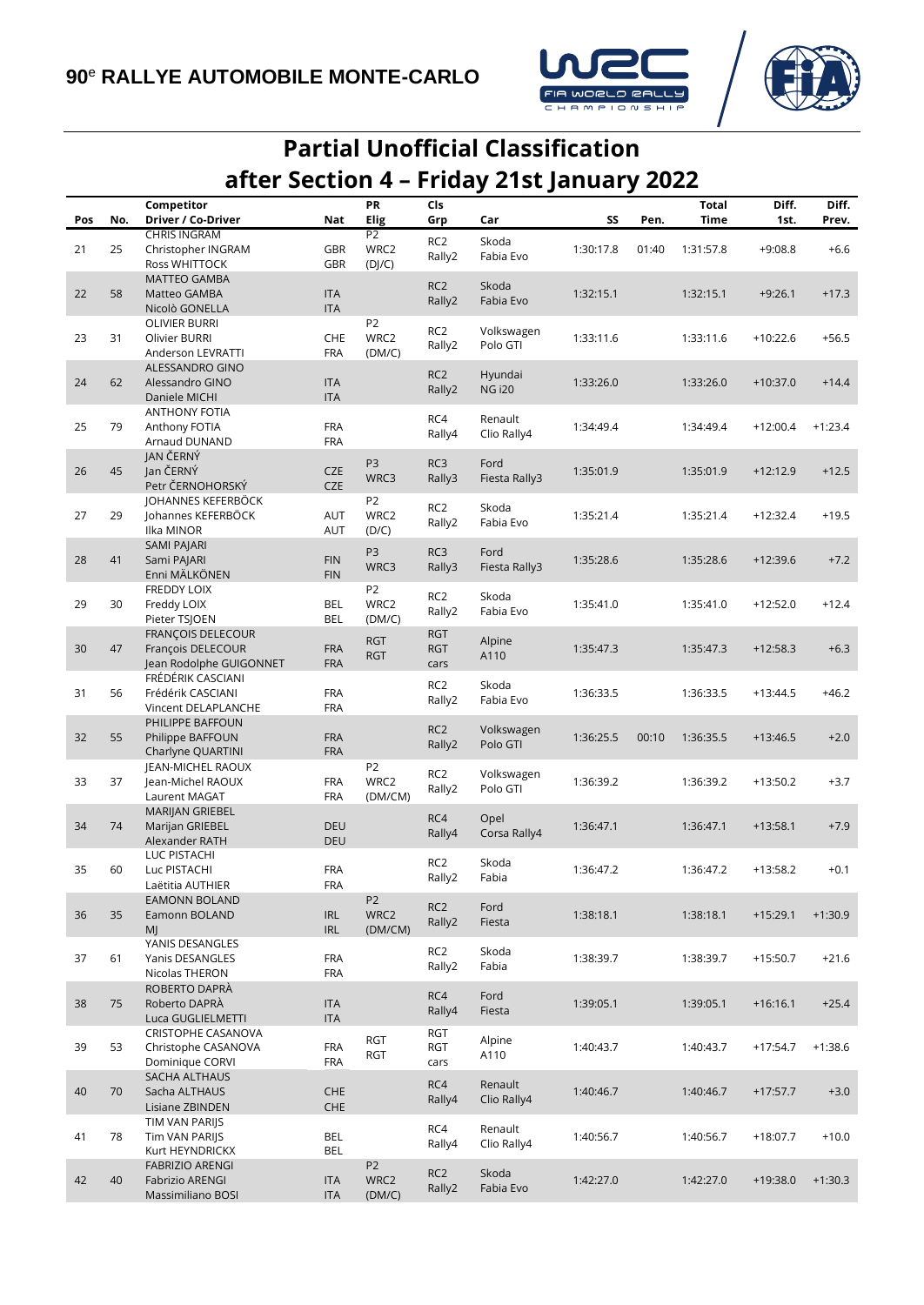



## **Partial Unofficial Classification after Section 4 – Friday 21st January 2022**

|     |     | Competitor                               |                          | PR             | Cls                      |                        |           |       | <b>Total</b> | Diff.      | Diff.     |
|-----|-----|------------------------------------------|--------------------------|----------------|--------------------------|------------------------|-----------|-------|--------------|------------|-----------|
| Pos | No. | Driver / Co-Driver                       | Nat                      | Elig           | Grp                      | Car                    | SS        | Pen.  | Time         | 1st.       | Prev.     |
|     |     | <b>GHJUVANNI ROSSI</b>                   |                          |                | RC5                      | Renault                |           |       |              |            |           |
| 43  | 80  | Ghjuvanni ROSSI                          | <b>FRA</b>               |                | Rally5                   | Clio RS Line           | 1:43:03.1 |       | 1:43:03.1    | $+20:14.1$ | $+36.1$   |
|     |     | Maxime MARTINI                           | <b>FRA</b>               |                |                          |                        |           |       |              |            |           |
|     |     | <b>STYVE JUIF</b>                        |                          |                | RC4                      | Renault                |           |       |              |            |           |
| 44  | 76  | Styve JUIF                               | <b>FRA</b>               |                | Rally4                   | Clio Rally4            | 1:43:16.3 |       | 1:43:16.3    | $+20:27.3$ | $+13.2$   |
|     |     | Maxime BIEGALKE                          | <b>FRA</b>               |                |                          |                        |           |       |              |            |           |
|     |     | FRÉDÉRIC ROSATI                          |                          | P <sub>2</sub> | RC2                      | Hyundai                |           |       |              |            |           |
| 45  | 36  | Frédéric ROSATI                          | <b>FRA</b>               | WRC2           | Rally2                   | i20 N                  | 1:41:56.8 | 02:00 | 1:43:56.8    | $+21:07.8$ | $+40.5$   |
|     |     | Philippe MARCHETTO<br>ESTEBAN VALLÍN     | <b>FRA</b>               | (DM/CM)        |                          |                        |           |       |              |            |           |
| 46  | 85  | Esteban VALLÍN                           | <b>ESP</b>               |                | RC5                      | Renault                | 1:45:21.4 |       | 1:45:21.4    | $+22:32.4$ | $+1:24.6$ |
|     |     | Borja ODRIOZOLA                          | <b>ESP</b>               |                | Rally5                   | Clio RS Line           |           |       |              |            |           |
|     |     | <b>ENRICO BRAZZOLI</b>                   |                          |                |                          |                        |           |       |              |            |           |
| 47  | 43  | Enrico BRAZZOLI                          | <b>ITA</b>               | P <sub>3</sub> | RC3                      | Ford                   | 1:46:09.4 |       | 1:46:09.4    | $+23:20.4$ | $+48.0$   |
|     |     | Manuel FENOLI                            | ITA                      | WRC3           | Rally3                   | Fiesta Rally3          |           |       |              |            |           |
|     |     | ALBERTO SASSI                            |                          |                | <b>RGT</b>               |                        |           |       |              |            |           |
| 48  | 51  | Alberto SASSI                            | <b>ITA</b>               | <b>RGT</b>     | <b>RGT</b>               | Abarth                 | 1:46:20.9 |       | 1:46:20.9    | $+23:31.9$ | $+11.5$   |
|     |     | Gabriele ROMEI                           | ITA                      | <b>RGT</b>     | cars                     | 124 Rally              |           |       |              |            |           |
|     |     | PIERRE TANCI                             |                          |                | RC4                      |                        |           |       |              |            |           |
| 49  | 77  | Pierre TANCI                             | <b>FRA</b>               |                | Rally4                   | Renault<br>Clio Rally4 | 1:46:40.4 |       | 1:46:40.4    | $+23:51.4$ | $+19.5$   |
|     |     | Sébastien MALET                          | <b>FRA</b>               |                |                          |                        |           |       |              |            |           |
|     |     | ZOLTÁN LÁSZLÓ                            |                          | P <sub>3</sub> | RC3                      | Ford                   |           |       |              |            |           |
| 50  | 64  | Zoltán LÁSZLÓ                            | <b>HUN</b>               | WRC3           | Rally3                   | Fiesta Rally3          | 1:46:50.4 |       | 1:46:50.4    | $+24:01.4$ | $+10.0$   |
|     |     | Tamàs BEGALA                             | <b>HUN</b>               |                |                          |                        |           |       |              |            |           |
|     |     | <b>ERIC ROYERE</b>                       |                          |                | RC5                      | Renault                |           |       |              |            |           |
| 51  | 87  | Eric ROYERE                              | <b>FRA</b>               |                | Rally5                   | Clio RS Line           | 1:47:18.6 |       | 1:47:18.6    | $+24:29.6$ | $+28.2$   |
|     |     | Gilbert DINI                             | <b>FRA</b>               |                |                          |                        |           |       |              |            |           |
| 52  | 49  | <b>MARTIN RADA</b><br><b>Martin RADA</b> | <b>CZE</b>               | <b>RGT</b>     | <b>RGT</b><br><b>RGT</b> | Abarth                 |           |       |              |            | $+4.7$    |
|     |     | Jaroslav JUGAS                           | <b>CZE</b>               | <b>RGT</b>     | cars                     | 124 Rally              | 1:47:23.3 |       | 1:47:23.3    | $+24:34.3$ |           |
|     |     | JÉRÔME AYMARD                            |                          |                |                          |                        |           |       |              |            |           |
| 53  | 63  | Jérôme AYMARD                            | <b>FRA</b>               |                | RC4                      | Renault                | 1:47:27.2 |       | 1:47:27.2    | $+24:38.2$ | $+3.9$    |
|     |     | Sandrine AYMARD BOUIX                    | <b>FRA</b>               |                | R3T                      | Clio RS                |           |       |              |            |           |
|     |     | ROBERTO GOBBIN                           |                          |                | <b>RGT</b>               |                        |           |       |              |            |           |
| 54  | 52  | Roberto GOBBIN                           | <b>ITA</b>               | <b>RGT</b>     | <b>RGT</b>               | Abarth                 | 1:48:39.4 |       | 1:48:39.4    | $+25:50.4$ | $+1:12.2$ |
|     |     | <b>Fabio GRIMALDI</b>                    | <b>ITA</b>               | <b>RGT</b>     | cars                     | 124 Rally              |           |       |              |            |           |
|     |     | JEAN MARC GUILLON                        |                          |                | RC4                      |                        |           |       |              |            |           |
| 55  | 71  | Jean Marc GUILLON                        | <b>FRA</b>               |                | Rally4-                  | Peugeot<br>208         | 1:49:11.7 |       | 1:49:11.7    | $+26:22.7$ | $+32.3$   |
|     |     | Guillaume FERRARI                        | <b>FRA</b>               |                | R <sub>2</sub>           |                        |           |       |              |            |           |
|     |     | <b>GILLES MICHELLIER</b>                 |                          |                | RC5                      | Renault                |           |       |              |            |           |
| 56  | 82  | <b>Gilles MICHELLIER</b>                 | <b>FRA</b>               |                | Rally5                   | Clio RS Line           | 1:50:41.2 |       | 1:50:41.2    | $+27:52.2$ | $+1:29.5$ |
|     |     | Christophe RICHARD                       | <b>FRA</b>               |                |                          |                        |           |       |              |            |           |
|     |     | LILIAN VIALLE                            |                          |                | RC5                      | Renault                |           |       |              |            |           |
| 57  | 81  | Lilian VIALLE<br>Manuel GHIRARDELLO      | <b>FRA</b><br><b>FRA</b> |                | Rally5                   | Clio RS Line           | 1:51:00.7 |       | 1:51:00.7    | $+28:11.7$ | $+19.5$   |
|     |     | NICOLAS D'ULIVO                          |                          |                | RC4                      |                        |           |       |              |            |           |
| 58  | 67  | Nicolas D'ULIVO                          | <b>FRA</b>               |                | Rally4-                  | Ford                   | 1:51:54.0 |       | 1:51:54.0    | $+29:05.0$ | $+53.3$   |
|     |     | Angelique PAOLINI                        | <b>FRA</b>               |                | R <sub>2</sub>           | Fiesta                 |           |       |              |            |           |
|     |     | JAUFFREY MAGNAN BAYLE                    |                          |                |                          |                        |           |       |              |            |           |
| 59  | 83  | Jauffrey MAGNAN BAYLE                    | <b>FRA</b>               |                | RC5                      | Renault                | 1:52:21.6 |       | 1:52:21.6    | $+29:32.6$ | $+27.6$   |
|     |     | Kevin MARCHETTI                          | <b>FRA</b>               |                | Rally5                   | Clio RS Line           |           |       |              |            |           |
|     |     | JEAN PAUL PALMERO                        |                          |                |                          |                        |           |       |              |            |           |
| 60  | 73  | Jean Paul PALMERO                        | <b>MCO</b>               |                | RC4<br>Rally4            | Peugeot<br>208 Rally 4 | 1:53:18.0 |       | 1:53:18.0    | $+30:29.0$ | $+56.4$   |
|     |     | Mattia PASTORINO                         | <b>ITA</b>               |                |                          |                        |           |       |              |            |           |
|     |     | DG SPORT COMPETITION                     |                          | P <sub>2</sub> | RC2                      | Citroen                |           |       |              |            |           |
| 61  | 54  | Stéphane LEFEBVRE                        | <b>FRA</b>               | WRC2           | Rally2                   | C3                     | 1:27:18.7 | 30:00 | 1:57:18.7    | $+34:29.7$ | $+4:00.7$ |
|     |     | Andy MALFOY                              | <b>FRA</b>               | (D/C)          |                          |                        |           |       |              |            |           |
|     |     | <b>CARLO COVI</b>                        |                          | P <sub>2</sub> | RC <sub>2</sub>          | Skoda                  |           |       |              |            |           |
| 62  | 39  | Carlo COVI                               | ITA                      | WRC2           | Rally2                   | Fabia                  | 1:56:59.3 | 01:20 | 1:58:19.3    | $+35:30.3$ | $+1:00.6$ |
|     |     | Michela LORIGIOLA<br><b>IAN CRERAR</b>   | <b>ITA</b>               | (DM/CM)        | RGT                      |                        |           |       |              |            |           |
| 63  | 50  | lan CRERAR                               | CAN                      | RGT            | <b>RGT</b>               | Alpine                 | 2:00:58.7 |       | 2:00:58.7    | +38:09.7   | $+2:39.4$ |
|     |     | Elise RACETTE                            | CAN                      | RGT            | cars                     | A110                   |           |       |              |            |           |
|     |     | <b>MARC DESSI</b>                        |                          |                | RC4                      |                        |           |       |              |            |           |
| 64  | 72  | Marc DESSI                               | <b>MCO</b>               |                | Rally4-                  | Peugeot                | 2:01:58.7 |       | 2:01:58.7    | +39:09.7   | $+0.0$    |
|     |     | Pamela DESSI                             | <b>MCO</b>               |                | R <sub>2</sub>           | 208                    |           |       |              |            |           |